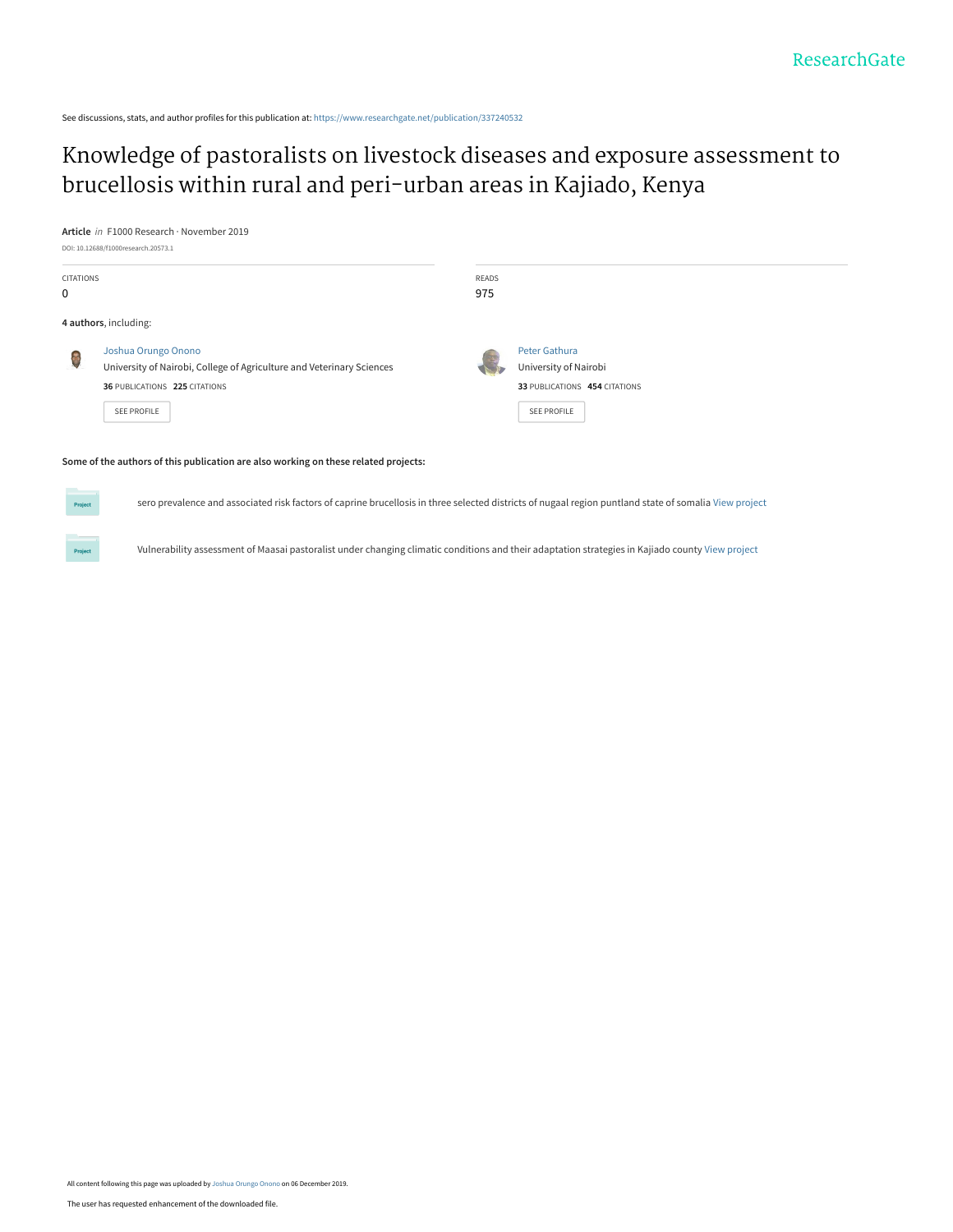

### RESEARCH ARTICLE

# **[Knowledge of pastoralists on livestock diseases and exposure](https://f1000research.com/articles/8-1916/v1) [assessment to brucellosis within rural and peri-urban areas in](https://f1000research.com/articles/8-1916/v1) [Kajiado, Kenya](https://f1000research.com/articles/8-1916/v1) [version 1; peer review: awaiting peer review]**

Joshua Onono <sup>in 1</sup>, Penina Mutua<sup>1,2</sup>, Philip Kitala<sup>1</sup>, Peter Gathura<sup>1</sup>

<sup>1</sup>Department of Public Health Pharmacology and Toxicology, University of Nairobi, Nairobi, 00625, Kenya <sup>2</sup>Ministry of Agriculture Livestock Fisheries and Irrigation, Meat Training Institute, Athi River, Private bag, Kangemi, Nairobi, 00625, Kenya

**First published:** 13 Nov 2019, **8**:1916 ( <https://doi.org/10.12688/f1000research.20573.1>) **Latest published:** 13 Nov 2019, **8**:1916 ( <https://doi.org/10.12688/f1000research.20573.1>) **v1**

#### **Abstract**

**Background:** Livestock diseases impact the livelihoods of pastoralists. Brucellosis, a neglected zoonotic disease is highly prevalent in this system with an estimated 16% of livestock population in sub-Saharan Africa infected with the disease. The objective of this study was to assess knowledge of livestock diseases and the risk of exposure to brucellosis among pastoralists living in Kajiado County of Kenya.

**Methods:** The study sites included pastoralist communities living in rural and peri-urban areas within the County. Both primary and secondary data were collected using participatory methods including pairwise ranking, proportional piling and probing and a review of the published literature. Exposure risk assessment was conducted according to the CODEX Alimentarius framework: Hazard identification, hazard characterization, exposure assessment and risk estimation.

**Results:** According to pastoralists, livestock diseases that frequently occurred in their flocks and herds were contagious caprine pleuropneumonia, lumpy skin disease and foot and mouth disease; but zoonoses, including anthrax and brucellosis, were also mentioned during focus group discussions. Potential pathways of exposure to brucellosis and other zoonoses included consumption of unpasteurized milk, handling infected aborted materials without protective measures and consumption of raw meat and raw blood. Consumption of unpasteurized milk and handling infected aborted materials without protectives were linked with high risk of exposure to household members living in rural areas, with the risk level within the peri-urban areas ranked very low to low for most of these risk practices.

**Conclusions:** The results call for enhanced public education targeting vulnerable groups to mitigate risks of disease spread and other impacts of brucellosis within the affected pastoralist production systems.

#### **Keywords**

Qualitative risk assessment, Zoonoses, Pastoralism, Livestock, Kenya

#### **Open Peer Review**

**Reviewer Status** *AWAITING PEER REVIEW*

Any reports and responses or comments on the article can be found at the end of the article.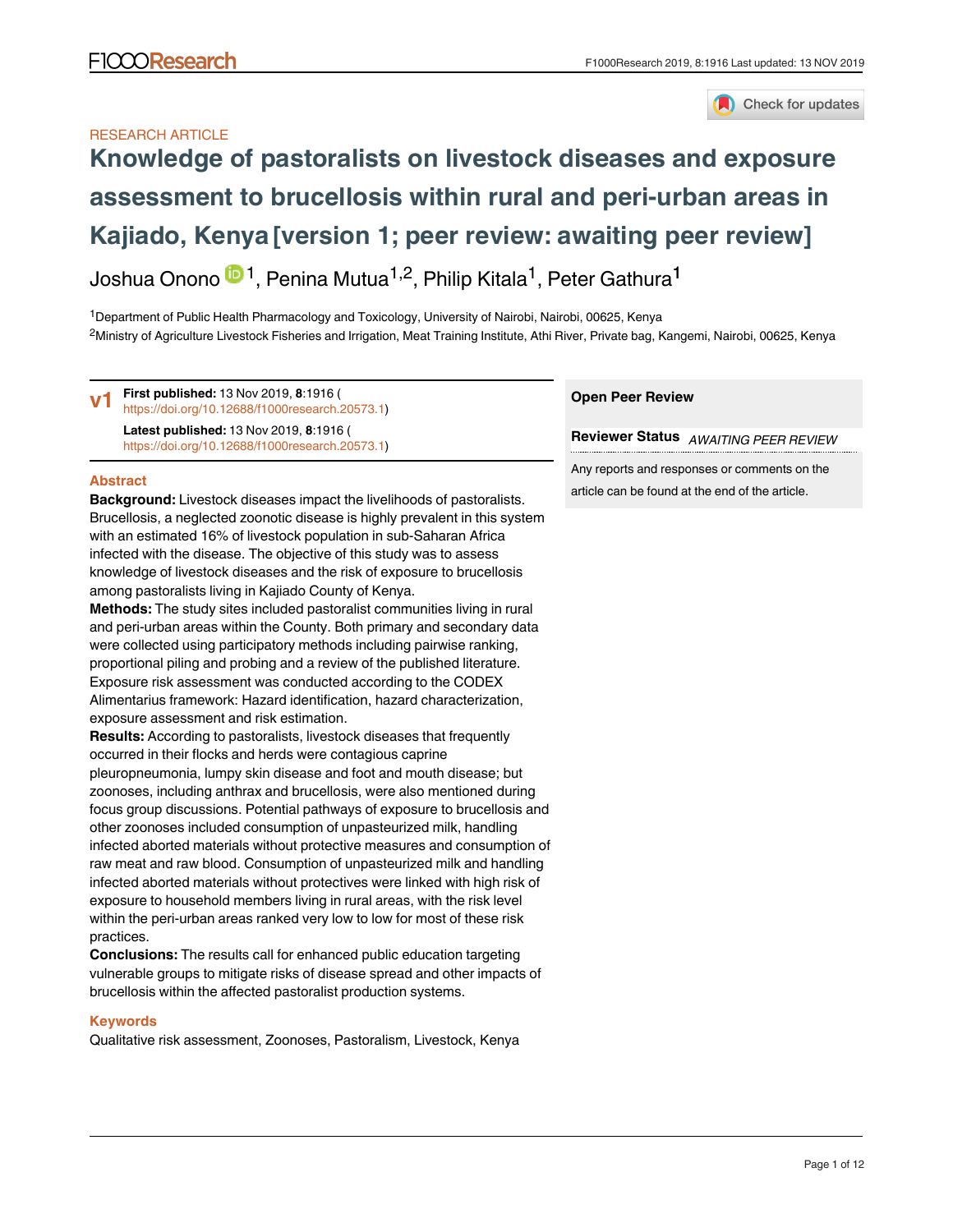#### **Corresponding author:** Joshua Onono (joshua.orungo@uonbi.ac.ke)

**Author roles: Onono J**: Investigation, Methodology, Supervision, Writing – Original Draft Preparation, Writing – Review & Editing; **Mutua P**: Conceptualization, Data Curation, Formal Analysis, Investigation, Methodology, Project Administration, Resources, Writing – Original Draft Preparation, Writing – Review & Editing; **Kitala P**: Investigation, Supervision, Writing – Review & Editing; **Gathura P**: Investigation, Supervision, Writing – Review & Editing

**Competing interests:** No competing interests were disclosed.

**Grant information:** The author(s) declared that no grants were involved in supporting this work.

**Copyright:** © 2019 Onono J *et al*. This is an open access article distributed under the terms of the [Creative Commons Attribution License,](http://creativecommons.org/licenses/by/4.0/) which permits unrestricted use, distribution, and reproduction in any medium, provided the original work is properly cited.

**How to cite this article:** Onono J, Mutua P, Kitala P and Gathura P. **Knowledge of pastoralists on livestock diseases and exposure assessment to brucellosis within rural and peri-urban areas in Kajiado, Kenya [version 1; peer review: awaiting peer review]** F1000Research 2019, **8**:1916 [\(https://doi.org/10.12688/f1000research.20573.1](https://doi.org/10.12688/f1000research.20573.1))

**First published:** 13 Nov 2019, **8**:1916 (<https://doi.org/10.12688/f1000research.20573.1>)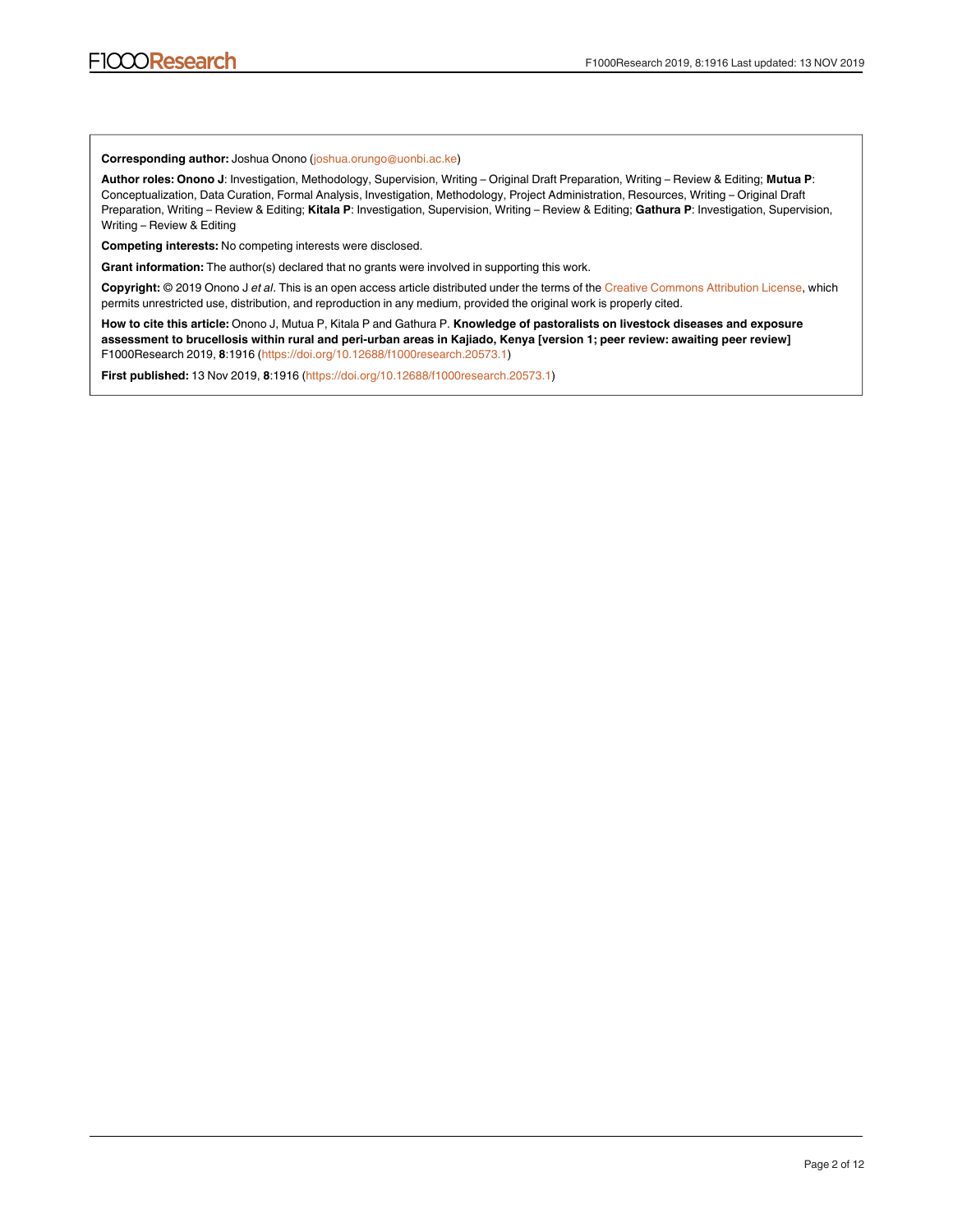#### **Introduction**

Brucellosis is a neglected bacterial zoonosis with global distribution, and it has been reported in 56 countries with more than 500,000 new human cases reported annually ([Christou, 2011;](#page-11-0) [Seimenis](#page-11-0) *et al.,* 2006). The disease is prevalent in pastoralist systems within developing countries and it has been associated with increased public health concerns, especially in the Mediterranean region, western Asia, Latin America and other parts of Africa ([Corbel, 2006;](#page-11-0) [Gwida](#page-11-0) *et al.,* [2010\)](#page-11-0). In sub-Saharan Africa, about 16% of all livestock raised within the region are estimated to be infected with brucellosis [\(Kiambi, 2012\)](#page-11-0). Similarly, several studies have identified *Brucella* species including *Brucella abortus, Brucella melitensis* and *Brucella suis* in different parts of Africa, with isolates which are closely related to strains circulating in the Mediterranean basin [\(Ducrotoy](#page-11-0) *et al.,* 2017; [Lounes](#page-11-0) *et al.,* 2014).

In Kenya, brucellosis was first reported in 1916 with the first case confirmed in a laboratory in 1931 (Njeru *[et al.,](#page-11-0)* 2016). To date, animal and human brucellosis is reported annually especially from pastoralist production systems ([Kiambi, 2012](#page-11-0); [Maichomo](#page-11-0) *et al.,* 2000; [Richards](#page-11-0) *et al.,* 2010). Furthermore, Brucella species have been isolated from both wild and domestic animals [\(Muendo](#page-11-0) *et al.,* 2012; [Oomen, 1976](#page-11-0)). *B. melitensis* and *B. abortus* have also been isolated in human patients from different parts of the country [\(Njeru](#page-11-0)  *et al.,* [2016\)](#page-11-0). According to results of a systematic review of brucellosis in Kenya, the estimated national sero-prevalence was about 3.0%, ([Njeru](#page-11-0) *et al.,* 2016). This high sero-prevalence in humans is reported to occur in several counties including Kajiado, Marsabit, Turkana, Machakos and Garissa, which are counties mainly inhabited by pastoralists [\(Ogola](#page-11-0) *et al.,* [2014\)](#page-11-0). However, a low sero-prevalence has been reported in Kiambu, Naivasha, Busia and Nairobi counties, which are counties where the predominant production system is intensive and semi-intensive livestock production systems [\(Njeru](#page-11-0)  *et al.,* [2016](#page-11-0); [Osoro](#page-11-0) *et al.,* 2015).

The pastoralist communities are highly dependent on livestock for supply of their household nutritional needs, besides their economic and social utilization ([Bechir](#page-10-0) *et al.,* 2012; [Zinsstag](#page-11-0) *et al.,* [2006](#page-11-0)). However, some cultural practices inherent in these communities such as consumption of unpasteurized milk, raw meat and blood, contribute to increased risk of transmission of brucellosis from livestock to humans [\(Adesokan](#page-10-0) *et al.,* [2013;](#page-10-0) John *et al.,* [2010\)](#page-11-0). Indeed, other practises such as increased mobility of pastoralist communities with their livestock in search for pasture and communal watering grounds also contributes to the spread of infectious diseases in animal populations.

Various studies have shown varying degrees of knowledge about zoonoses, especially brucellosis, amongst populations. This level of awareness is thought to significantly contribute to the control of spread of such infections [\(Lindahl](#page-11-0) *et al.,* [2015\)](#page-11-0). Likewise, lack of awareness on such infections may delay patients from seeking health care in time (Kansiime *et al.,* [2014](#page-11-0)), thus enhancing spread of infection amongst

populations. Some studies have shown higher level of awareness about brucellosis among the educated when compared to the non-educated populations [\(Lindahl](#page-11-0) *et al.,* 2015). In their study, increased awareness on brucellosis was also reported among the agro-pastoralist population when compared to the group of nomadic pastoralists and farmers who engaged with veterinarians on service delivery for their animal health problems ([Kansiime](#page-11-0) *et al.,* 2014; [Lindahl](#page-11-0) *et al.,* 2015). A number of studies have also shown that while the majority of the population have heard about brucellosis, only a small percentage of the farming population have knowledge of how the disease is transmitted and its manifestation both in man and animals ([Adesokan](#page-10-0) *et al.,* 2013; [Ljung, 2013](#page-11-0)).

In Kenya, previous studies conducted have focused on determining prevalence and risk factors associated with spread of brucellosis both in livestock and human populations [\(Kang'ethe](#page-11-0) *et al.,* [2007;](#page-11-0) [Osoro](#page-11-0) *et al.,* 2015). However, there is paucity of studies that reports associations of these risk practices by farming communities to exposure of household members to infections with brucella from the livestock they keep. This study examined the role of pastoralist practices and behaviour in disease management that increases their risk of exposure to brucellosis from their livestock. The findings of this report are useful in understanding why brucellosis continues to persist within pastoralist communities despite the increasing knowledge amongst both livestock and human health professionals on the available control strategies, including vaccinations and improved breeding management through artificial insemination, which have been used to control the disease in other parts of the World.

### **Methods**

#### Study design and area

This was a descriptive study that examined knowledge, attitudes and practices of the pastoralist community living within selected rural areas in Kajiado and another group who were living within the peri-urban areas. The study was carried out in August 2015. These communities were selected to compare the risk practices of exposure to zoonoses between those who still practiced pastoralist livelihoods system within the county, and another who had transitioned to peri-urban livelihoods systems, but were still bound by cultural ties based on the community customs and traditions. Kajiado County is predominantly inhabited by the Maasai community, which still have members who practices nomadic pastoralism. However, there are immigrants from other communities in the county, with different cultural orientations from those of the Maasai. These have mostly inhabited the peri-urban areas within the county.

Kajiado County has two main livestock production systems: nomadic pastoralism and mixed livestock and crop farming systems (agro-pastoralism) practiced around up-coming urban centers. The county was therefore stratified in two strata, based on these livelihood systems. The study sites were selected through a two-stage sampling process. The sub-counties where the study was carried out were first selected purposively due to available logistical arrangements for accessing the pastoralists,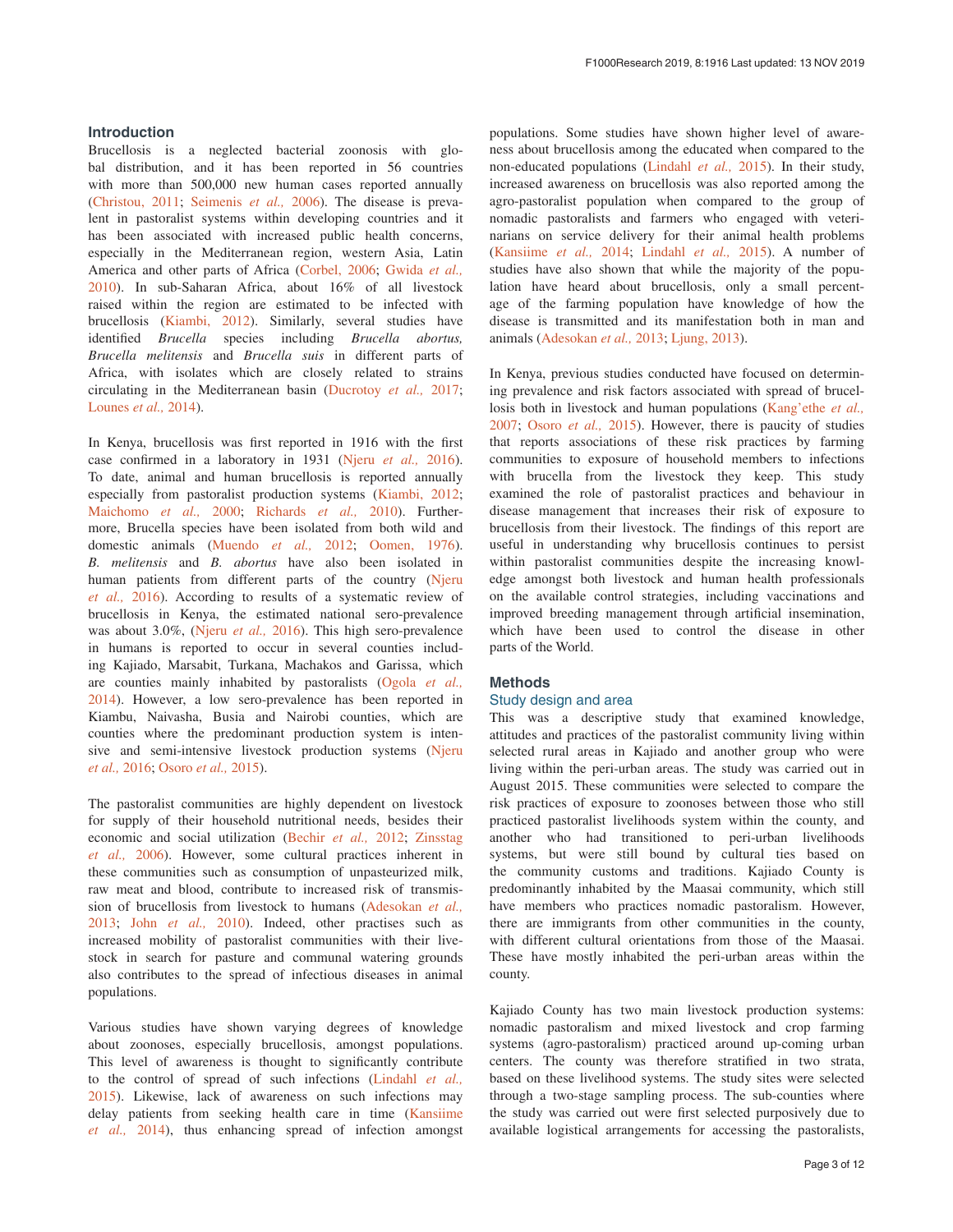and administrative wards where interviews were carried out were selected from these sub-counties through a random selection process using a lottery method where all wards in each sub county were listed in different pieces of paper, which were then rolled up and placed in a box. From each box two pieces of paper were drawn sequentially, and names of the selected wards recorded. For each of the selected sub-counties, all administrative wards had an equal opportunity of being selected to be included in the study through a process of sampling without replacement. The process was guided by the research team with assistance from a local government extension agent in Kajiado who was familiar with geography of the area and Maasai culture and language. Two sub-counties were selected from this process: Kajiado Central representing the nomadic pastoralism system and Kajiado East representing the peri-urban communities (Figure 1). In both sub-counties, the number of administrative wards were five. The wards included Purko, Ildamat, Matapato South, Matapato North and Dalalekutuk in Kajiado Central sub county, while for Kajiado East, these were Poka, Imaroro, Kaputei North, Kitengela and Oloosirkon/ sholinke wards. Two wards were selected from each of the two sub counties. For Kajiado Central, the selected wards were Matapato North and Matapato South, while in Kajiado East; Kitengela and Kaputei North wards were selected.

#### Selection of study subjects

Administration officers (village elders) from each of the selected wards were recruited to help with mobilization of study participants to attend focus group discussions. The participants who were invited to the group discussions were drawn from different parts of the wards where the village elders represented. Each group comprised of between 8 to 11 participants who were identified by village elders to have lived in the area for several years, and who were either of male or female gender were recruited for the study, while anyone who was non-Maasai speaking were not invited for the discussion. This was considered to comply with group composition description of 6–12 participants for a group discussion as was described



**Figure 1. Map of Kenya showing administrative regions in Kajiado County.**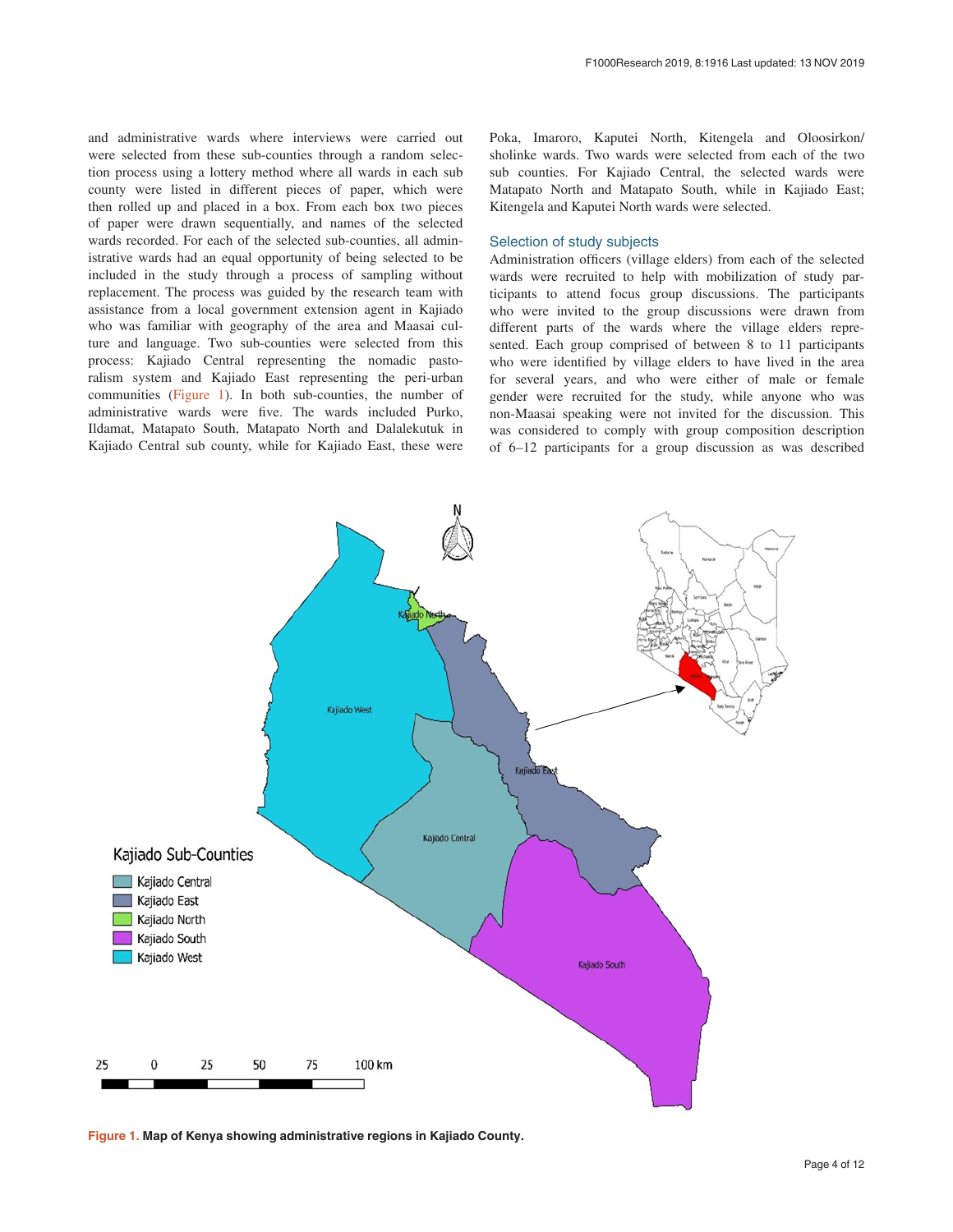by [Dilshad & Latif \(2013\)](#page-11-0), where individuals with a certain characteristics are brought together by a researcher to explore attitudes, perceptions, feelings and ideas about a topic. The local veterinary personnel were also recruited to the study to serve as key informants as well as in assisting during the focus group discussion sessions to triangulate the information on livestock diseases that participants identified. A total of six groups comprising both male and female participants and two groups comprising each gender separately were conducted to explore any differences in household and farm practices with regard to handling livestock and their products which could be gender specific, especially for a patriarchal society like the Maasai.

#### Data collection

Two focus group discussions were conducted in each selected ward led by a member of the research team with support from local government extension personnel who was conversant with the Maasai culture and language. The group discussions were held in homesteads of local village elders where community leaders would always meet to resolve communal problems or under makeshift structures which were also used as places of worship by the community. Secondary data on the other hand, was obtained through a review of surveillance data from previous published studies and grey literature sources. Published participatory methods including proportional piling, pair wise ranking and disease matrix scoring were used for data collection during the focus group discussions ([Catley](#page-10-0)*,* 2006; [Catley](#page-10-0) *et al.,* 2012). Briefly, pairwise ranking is a structured method of prioritizing a list of factors for decision making through consensus, where each box on a matrix represent an intersection of two constraints. For each pair of listed diseases, participants determined which of the two was most important through consensus and the important disease was marked in the appropriate box. The procedure was repeated until all boxes in the matrix were filled. Diseases were then ranked according to number of times they appeared in the matrix. Proportional piling involve allocating percentage scores to identified list of factors that have been identified by a group of people through consensus. Disease impact matrix scoring employed proportional piling method to estimate effects of livestock diseases on production parameters as perceived by pastoralists. For this case a total of 100 beads representing different weights for impact of livestock diseases were applied. Production parameters assessed included weight loss, mortality, loss in milk yield, and abortion rate. This was based on how participants perceived the disease to impact on these production parameters. The production parameters were entered on the left column of the matrix, while diseases were entered on top of the matrix. The next step involved allocating scores to diseases according to how pastoralist perceived them to impact on each production parameter. This was done sequentially focusing on one production parameter each time by allocating scores across the disease columns until all the rows of the matrix were filled. The scores allocated for each production parameter were then summed to give an overall score. The results obtained were probed to obtain reasons for the observed pattern.

The guiding questions during these sessions included: list of livestock diseases in order of their perceived importance, and what is the effect of listed diseases on livestock production parameters including milk yield, mortality rates, morbidity rates, and abortion rates. For the risk assessment, both primary and secondary data were collected through use of the questionnaire guide during the focus group discussions, and through a review of published and grey literature sources (see extended data [\(Onono](#page-11-0) *et al*., 2019)). Primary data were collected on participants' knowledge on brucellosis in animals and humans, modes of transmission of brucellosis from animals to man and the potential exposure factors contributing to spread of brucellosis in man. The data were recorded in flip charts, while the research assistant would take additional notes that participants provided to support their argument on the types of choices they made during discussions. The participants were asked whether they knew about brucellosis in animals and in man, what were the symptoms of brucellosis in animals, the ways through which people could acquire brucellosis, factors that contributed to spread of brucellosis in man, disease management in animals and what were their perceptions on the impact of human brucellosis. The factors identified were useful in exposure assessment and estimation of risk of brucellosis infection among the population under study. The literature review was based on studies that had reported presence of the disease (hazard identification) through detection with either immunological or molecular methods within pastoral herds and flocks in Kajiado and neighboring pastoral areas. The search was done in electronic databases including PubMed, Medline and CABI direct, and the search terms included "brucellosis, *Brucella & melitensis, Brucella & abortus*, livestock, Kenya". Data were also obtained from grey literature sources including published thesis and reports. The inclusion criteria for studies were those which were conducted across all farming systems in Kenya, while exclusion criteria was any other study on brucellosis which was not done in Kenya. Hazard characterization was based on the livestock species from which the hazard was detected in biological samples through either immunological or molecular methods. Before the focus group discussions were conducted, participants were asked if they accepted to participate in the study through a written consent statement which was read to them, and those who accepted to participate were asked to provide their written consent by signing an attendance form. Further ethical clearance for the study was obtained from the University of Nairobi, Faculty of Veterinary Medicine ethics and biosafety committee (FVM: BAUEC/2015/138).

#### Data management and analysis

Data on scores and ranks obtained during focus group discussions were entered in Microsoft Excel software version 2010. Data for various questions which were obtained from the focus group discussions were analyzed using descriptive statistical methods and results presented as frequencies, while scores were analyzed through non-parametric methods using [GenStat](https://www.vsni.co.uk/software/genstat/) Statistical package 13th edition (VSN [International,](#page-11-0)  [2011\)](#page-11-0). For the scores, the analysis aimed at measuring the level of agreement amongst groups of the FGDs using Kendall's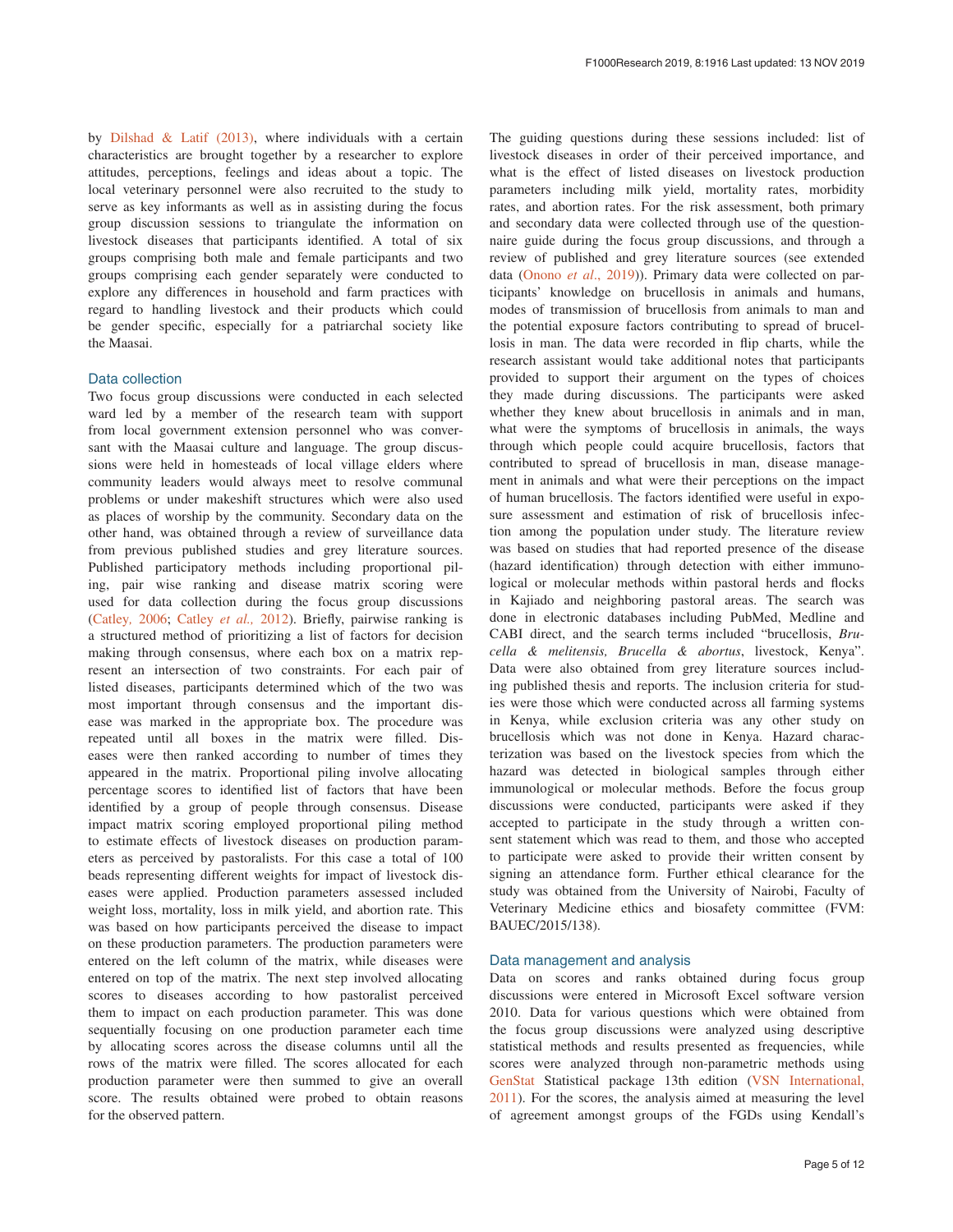coefficient of concordance, while Kruskal Wallis One Way Anova was also used to test whether the average scores obtained for each disease as ranked by participants were significantly different from zero. The impact of the listed diseases on the various production parameters: herd/flock milk yield, abortion rates, growth rates (weight gain), and mortality rates were presented as averages.

Qualitative risk assessment was done according to the CODEX Alimentarius guidelines [\(FAO & WHO, 2009\)](#page-11-0). The exposure assessment to infection with brucellosis through the various pathways was determined based on the scores allocated for the likelihood of occurrence of these events in the community by the participants. A high risk score of 5 was allocated when the event occurred very often in the surveyed community; medium risk score of 4 was allocated if the event occurred regularly; low risk score of 3 was allocated if the event ever occurred but was very rare; very low risk score of 2 was allocated if the event was very rare but could not be excluded and a negligible risk score of 1 was allocated if the event was so rare and it did not merit consideration. Risk estimation was achieved by summation of the scores obtained for each exposure factor across the groups for both peri-urban and rural areas. If the summed scores for a risk practice was between 1 and 4, then the risk was considered negligible, between 5 and 8 very low risk, between 9 and 12 low risk; between 13 and 16 medium risk and between 17 and 20 high risk.

#### **Results**

#### Description of respondent's demographics

Amongst the rural pastoralist category, a total of 38 respondents participated, and out of this number, 32 % were female. Of these respondents, 47 % of participants were between 25–30 years of age, 34 % were between 31–40 years and 19 % were above 40 years. With regard to the level of education, 45 % of the respondents had attained primary school education, 21 % had obtained secondary school level of education, and 3 % had tertiary education, while 31 % had no formal education. The peri-urban group of agro-pastoralists attracted 33 respondents, of which 46 % were female. Of these respondents from peri-urban areas, 15 % were between 25–30 years of age, 52 % between 31–40 years and 33 % were above 40 years. About 18 % of the respondents had primary school education, 49 % had secondary school level of education while 33 % had obtained tertiary level of education (see underlying data ([Onono](#page-11-0) *et al*., 2019)).

#### Prevalent livestock diseases affecting herds in Kajiado **County**

A total of 11 livestock diseases were listed from all the eight groups of participants. There were more similarities on the livestock diseases suggested by the groups of rural pastoralists when compared to those within the peri-urban groups. However, only two of the peri-urban groups mentioned brucellosis among livestock diseases that affected their flocks and herds and none from rural pastoralists ever mentioned brucellosis. According to these pastoralists, livestock diseases which were most prevalent included contagious caprine pleuropneumonia, lumpy skin disease, and foot and mouth disease and these

diseases were described to have a high impact on livestock production  $(Z > 1.96)$  (Table 1). Amongst all listed livestock diseases, zoonoses (Anthrax and brucellosis) were ranked low, which could be due to the fact that these groups of pastoralist lack knowledge and awareness of the impact of these livestock diseases on their wellbeing and health. The level of agreement across these groups of pastoralists on rank orders for the livestock diseases based on their impact of wellbeing and health was considered weak, with the calculated Kendall's coefficient of concordance 'W' estimated at 0.007. The high impact of these livestock diseases on mortality was reported for East Coast fever and contagious caprine pleuropneumonia, while milk yield was mostly affected by foot and mouth disease, lumpy skin disease, heart water, East Coast fever and diarrhea. Increased incidences of abortions were due to infection with foot and mouth disease, lumpy skin disease, contagious caprine pleuropneumonia and East Coast fever. The pastoralists from peri-urban areas associated brucellosis with an increased level of abortions in herds and flocks while anthrax was associated with high morbidity rates in livestock herds. Rank orders for livestock diseases according to pastoralists are presented as underlying data ([Onono](#page-11-0) *et al*., 2019).

#### Qualitative risk assessment for pastoralists' exposure to brucellosis

Hazard identification was achieved through review of published literature under the different farming systems in Kenya (see underlying data (Onono *et al*[., 2019\)](#page-11-0)). Various *Brucella species* had been detected in livestock raised in different farming systems in Kenya, and also in humans through serological tests [\(Table 2\)](#page-7-0). Antibodies of *B. abortus* had been detected in bovine milk through milk ring tests and Elisa test [\(Kang'ethe](#page-11-0)  *et al.,* [2004\)](#page-11-0). According to a recent review by [Njeru](#page-11-0) *et al.* [\(2016\),](#page-11-0) *B. abortus* and *B. melitensis* had been isolated in cattle and humans and *B. suis* in rodents. Pastoralists listed various practices which may act as possible exposure factors for transmission of brucellosis from livestock to members of the community. These included handling birth products

#### **Table 1. Ranks of livestock diseases based on their impact according to pastoralists.**

| Livestock diseases                    | <b>Median</b> | Mean rank Z-score |         |
|---------------------------------------|---------------|-------------------|---------|
| Contagious caprine<br>pleuropneumonia | 0.40          | 83.50             | 4.53    |
| Lumpy skin diseases                   | 0.13          | 61.50             | 1.97    |
| Foot and mouth disease                | 0.18          | 55.50             | 1.28    |
| Diarrhea                              | 0             | 45.50             | 0.12    |
| Anthrax                               | Ω             | 39.00             | $-0.63$ |
| <b>Heart Water</b>                    | O             | 36.50             | $-0.93$ |
| <b>Brucellosis</b>                    | O             | 36.00             | $-0.99$ |
| East coast fever                      | O             | 36.00             | $-0.99$ |
| Pneumonia                             | O             | 35.00             | $-1.10$ |
| Eye infection                         | 0             | 30.50             | $-1.63$ |
| Pestes des petits ruminants           | O             | 30.50             | $-1.63$ |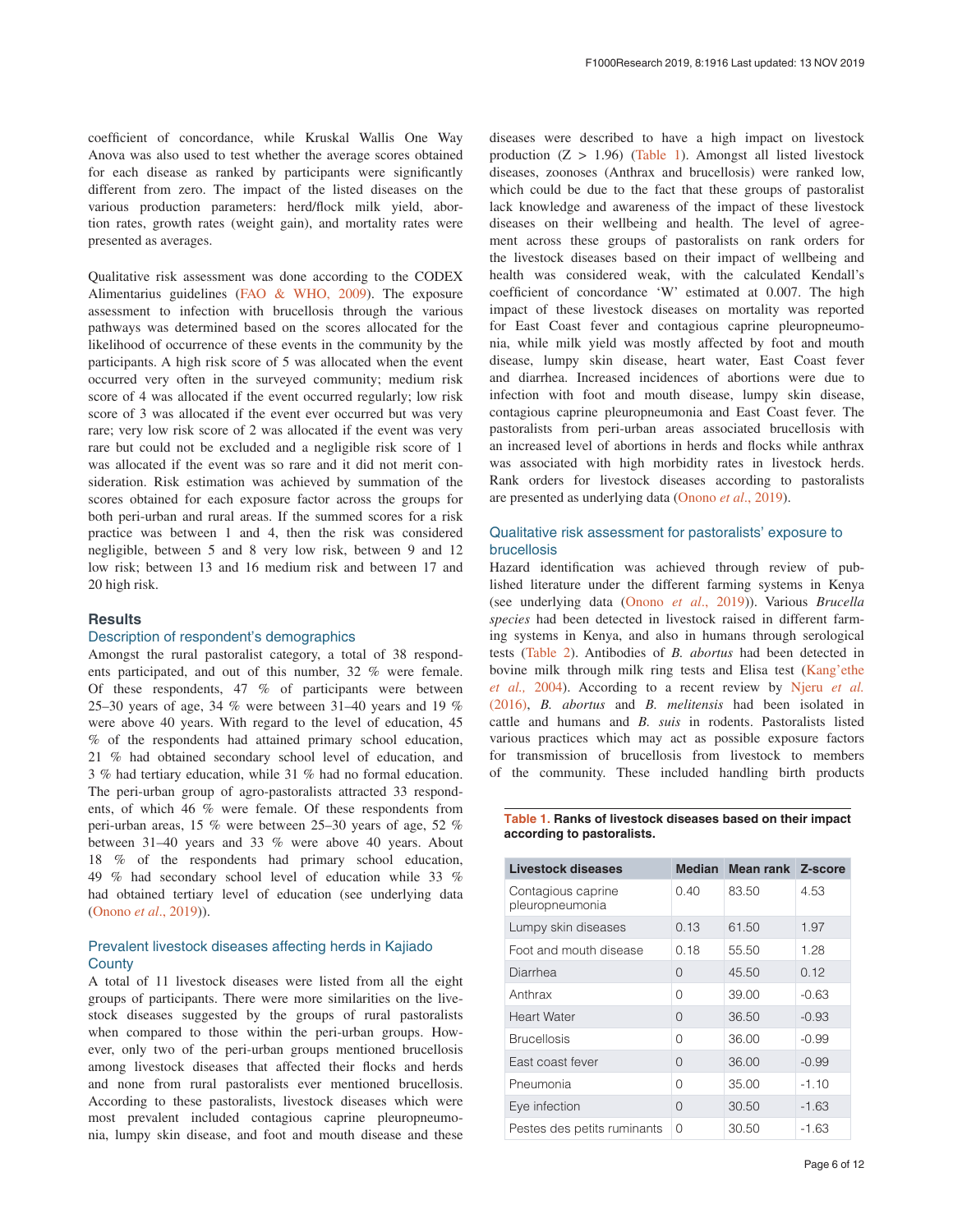| <b>Risk analysis</b><br>steps                     | Description of evidence for<br>risk profile                                                                                                                                                                                                                       | <b>Estimates of</b><br>epidemiological data                                                                                                                                                                                                                                                                                                                                                                                                  | <b>Systems affected</b>                                                                                                                                                                                                                                                              | <b>Authors</b>                                  |
|---------------------------------------------------|-------------------------------------------------------------------------------------------------------------------------------------------------------------------------------------------------------------------------------------------------------------------|----------------------------------------------------------------------------------------------------------------------------------------------------------------------------------------------------------------------------------------------------------------------------------------------------------------------------------------------------------------------------------------------------------------------------------------------|--------------------------------------------------------------------------------------------------------------------------------------------------------------------------------------------------------------------------------------------------------------------------------------|-------------------------------------------------|
| Hazard<br>identification                          | Sero-Prevalence of Brucella in<br>animals and man.                                                                                                                                                                                                                | 17% in man<br>$(n=174)$ ,<br>13% in goats<br>(n=400),<br>11% in cattle<br>$(n=200)$                                                                                                                                                                                                                                                                                                                                                          | Pastoralists system in North<br>Turkana                                                                                                                                                                                                                                              | Nanyende, 2007 (MSc<br>Thesis)                  |
|                                                   | Sero-prevalence of brucellosis<br>in animals and man                                                                                                                                                                                                              | Overall sero-prevalence for<br>the three counties (Kajiado,<br>Kiambu and Marsabit)<br>were: 16% in humans and<br>8% in animals; human and<br>livestock sero-prevalence<br>was 3 and 4 times higher<br>in Marsabit than in Kajiado,<br>which was 6 and 3 times<br>higher than Kiambu<br>respectively                                                                                                                                         | Extensive production system<br>(Kajiado and Marsabit) and<br>intensive production system<br>(Kiambu)                                                                                                                                                                                 | Ogola et al. (2014).                            |
|                                                   | Prevalence of Brucella in cattle<br>milk;                                                                                                                                                                                                                         | Overall prevalence of 4.9%<br>by indirect ELISA and 3.9%<br>by milk ring test (MRT) at<br>consumer level and 2.4%<br>-ELISA and 3.4% - MRT at<br>informal market.                                                                                                                                                                                                                                                                            | Milk from Extensive<br>production system (Narok<br>and Nakuru) and intensive<br>production system (Nairobi<br>and Kiambu                                                                                                                                                             | Kang'ethe et al. (2007)                         |
| Hazard<br>characterisation                        | Types of Brucella organisms<br>isolated in Kenya: Brucella<br>abortus in cattle milk<br>Brucella melitensis biovar 1<br>and Brucella abortus biovar 3<br>isolated in cattle                                                                                       | Milk sampled from urban<br>consumers in Nairobi and<br>Nakuru showed prevalence<br>of 4.7% (n=10) by MRT and<br>5.1% (n=11) by ELISA; and<br>from Rural consumers: 3.2%<br>$(n=7)$ by MRT and 4.6%<br>$(n=10)$ by ELISA.<br>Brucella melitensis biovar<br>one isolated from cattle milk<br>from Central Kenya, and<br>Brucella abortus biovar 3<br>from aborted foetal materials<br>from cattle in Central and<br>Eastern provinces of Kenya | Milk from Extensive<br>production system (Narok<br>and Nakuru) and intensive<br>production system (Nairobi<br>and Kiambu; Central<br>province is characterized by<br>intensive production system<br>while Eastern is mainly<br>characterised by semi-<br>extensive production system | Kang'ethe et al. (2007)<br>Muendo et al. (2012) |
| Exposure<br>assessment                            | Exposure factors were:<br>Consumption of<br>$\bullet$<br>unpasteurized milk<br>Consumption of raw meat<br>$\bullet$<br>Consumption of raw blood<br>Handling infected aborted<br>materials or assisting<br>animals during parturition<br>without protective gloves |                                                                                                                                                                                                                                                                                                                                                                                                                                              | Peri-urban pastoralism<br>system and rural pastoralism<br>system                                                                                                                                                                                                                     | Current study                                   |
| <b>Risk</b><br>characterization<br>and estimation | Risk of human infection with<br>Brucella organisms is higher in<br>rural pastoralism than in peri-<br>urban areas                                                                                                                                                 |                                                                                                                                                                                                                                                                                                                                                                                                                                              | Peri-urban areas and rural<br>pastoralism system                                                                                                                                                                                                                                     | Current study                                   |

#### <span id="page-7-0"></span>**Table 2. Risk assessment for exposure to brucellosis in the pastoralist's production system of Kajiado County.**

Key: number of study units or samples which were included for specific studies which were reviewed (n); Masters of Science (MSc); milk ring test (MRT); and enzyme linked immunosorbent assay (ELISA)

without protective gear while assisting livestock during birth process and consumption of unpasteurized milk, which were associated with high risk of exposure by household members to brucellosis among the rural pastoralists. These practices would increase exposure to Brucella pathogens and therefore increasing the risk of its transmission from livestock to household members. Within the rural community, young children were often drinking fresh raw milk and colostrum which were perceived to enhance their immunity against infections, which is also a potential risk factor for infection.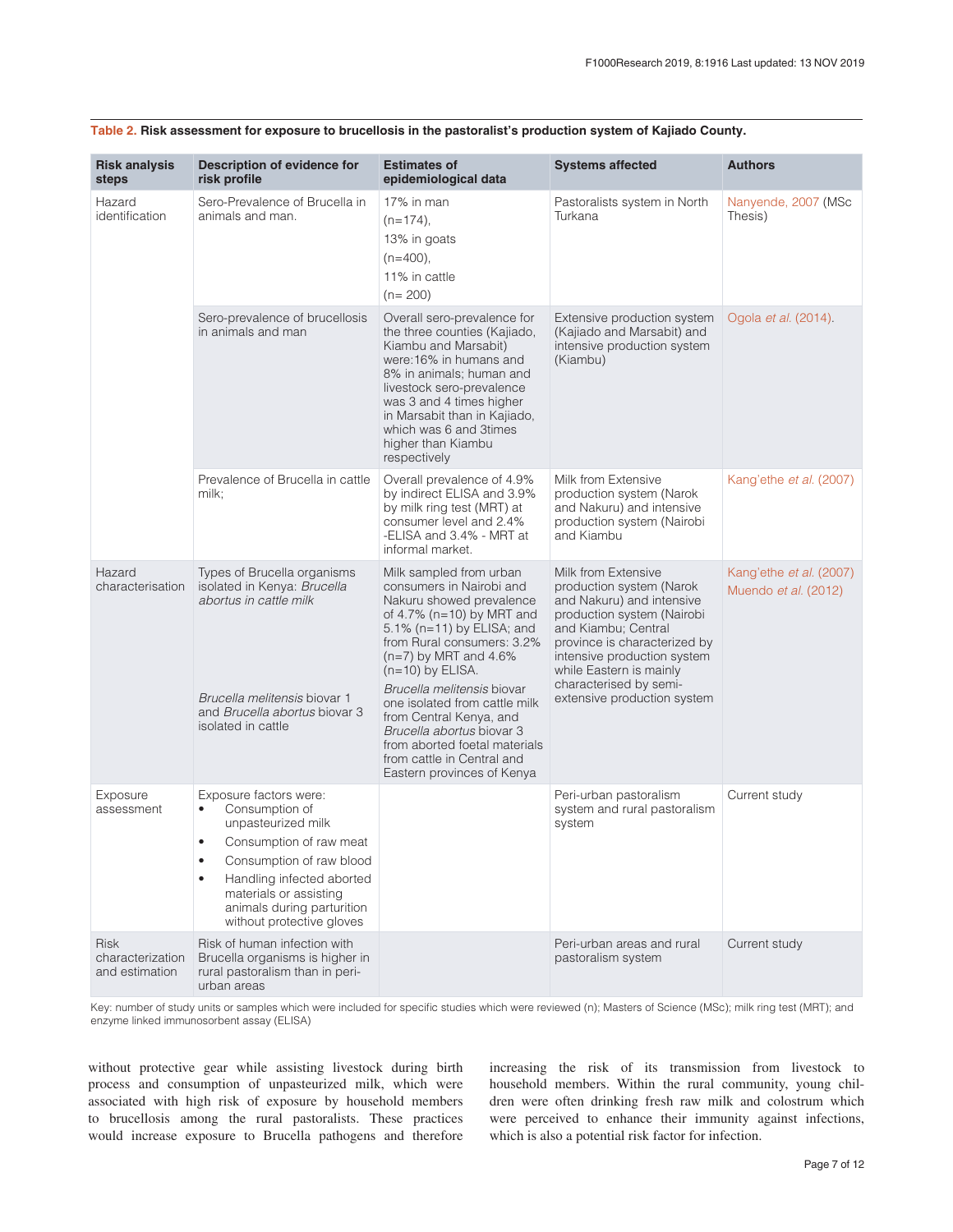Within the peri-urban group, the risk associated with exposure to brucellosis through handling of birth products without protective gear and drinking of raw fresh milk was considered to be low. These peri-urban pastoralists kept only a few livestock and they did not keep mixed livestock species. Moreover, the majority also relied on professional veterinary services during delivery or treatment of sick livestock, hence they were less exposed to brucellosis infection through handling of infected birth products. Besides, these pastoralists often used pasteurized milk, while others would always boil the raw milk from their livestock but for those households who did not own livestock, they often boiled the milk they would purchase from local shops or neighboring farms before using it within the household.

Consumption of raw meat and blood were associated with medium risk of brucellosis infection among the rural pastoralists. Consumption of raw blood was often practiced during traditional ceremonies like marriage and rites of passage when young Maasai boys are initiated to adulthood, during which time livestock were slaughtered at home. Pastoralists reported that kidneys from livestock and occasionally the liver would be consumed in their raw state during slaughtering process. This practice of home slaughter was prevalent amongst rural pastoralists due to a lack of established slaughter premises where they lived, and the long distances they would have to walk to get to the nearest marketplaces where slaughter facilities were established. The risk of exposure to brucellosis was, however, ranked low because only a few people within households were engaged in drinking the raw blood or eating the raw meat from kidneys and the liver.

Based on the risk estimation criteria, the risk of exposure to brucellosis was categorized as high amongst the rural pastoralists when compared to peri-urban pastoralists. This was due to cultural practices around consumption of fresh raw milk, raw blood and meat, and handling of birth products without protection while assisting livestock during delivery. Based on the criteria for risk estimation, consumption of fresh raw milk had a score of 19 for the rural pastoralists group and only 10 for the peri-urban group; eating of raw meat had a score of 14 for rural pastoralists and 7 for the peri-urban group; drinking of raw blood was scored 15 for the rural pastoralists and only 6 for the peri-urban group; and finally, handling of birth products without gloves while assisting livestock delivery was scored 20 for the rural pastoralists and 11 for the peri-urban group (Table 3). Based on this criterion, risk of brucellosis infection in the rural pastoralists was high for handling birth products without protectives and drinking of fresh raw milk; while the drinking of blood and eating raw meat were rated to be of medium risk. For pastoralist within the peri-urban areas, handling of birth products and consumption of raw milk were ranked as low risk, while for consumption of raw meat and blood the risk was ranked as very low.

#### **Discussion**

This study identified livestock diseases which negatively impacted on livelihoods of pastoralists within Kajiado County, through reduction in milk yield, increased mortality rates, increased morbidity rates and abortions in herds and flocks. In addition, zoonoses including brucellosis and anthrax were identified by communities as a threat both to their wellbeing and health. According to the pastoralists, livestock diseases that were significantly impacting on their livelihoods included contagious caprine pleuropneumonia, Lumpy Skin disease and foot and mouth disease, which were ranked high. These results agree with findings of a previous report which was done in Narok County, Kenya, where foot and mouth disease and lumpy skin disease were identified amongst other diseases to be most prevalent and also had negative impacts on family incomes ([Onono](#page-11-0) *et al.,* 2013). In addition to occurrence of these livestock diseases which affected levels of productivity, their knowledge on occurrence of brucellosis had previously been corroborated by findings from studies that have reported the disease in herds and flocks through serological testing and

| Sub-county                             | Category<br>of system | <b>Name of</b><br>group | <b>Drinking</b><br><b>Unpasteurized milk Raw meat</b> | Eating  | <b>Drinking</b><br><b>Raw blood</b> | <b>Handling birth products</b><br>without gloves |
|----------------------------------------|-----------------------|-------------------------|-------------------------------------------------------|---------|-------------------------------------|--------------------------------------------------|
| Kajiado central Rural                  |                       | Lorngosua               | $+++++$                                               | $+++$   | $+++$                               | $+++++$                                          |
|                                        | Rural                 | Ilpatimaro              | $+++++$                                               | $+++++$ | $++++$                              | $+++++$                                          |
|                                        | Rural                 | Meto                    | $+++++$                                               | $+++++$ | $+++++$                             | $+++++$                                          |
|                                        | Rural                 | Kumpa                   | $+++++$                                               | $+++$   | $+++++$                             | $+++++$                                          |
| Kajiado east                           | Peri-urban            | Sholinke                | $++$                                                  | $+$     | $+$                                 | $++$                                             |
|                                        | Peri- urban           | Kitengela               | $++$                                                  | $+$     | $+$                                 | $++$                                             |
|                                        | Peri-urban            | Olturoto                | $+++$                                                 | $+++$   | $++$                                | $+++++$                                          |
|                                        | Peri- urban           | Kisaju                  | $+++$                                                 | $++$    | $++$                                | $+++$                                            |
| Total scores for rural households      |                       |                         | 19                                                    | 14      | 15                                  | 20                                               |
| Total scores for peri-urban households |                       |                         | 10 <sup>1</sup>                                       | 7       | 6                                   | 11                                               |

**Table 3. Scores allocated per risk factor for contracting brucellosis by pastoralists in Kajiado.**

Key: +++++ = high risk score; ++++ = medium risk score; +++ = low risk score; ++ = very low risk score; + = negligible risk score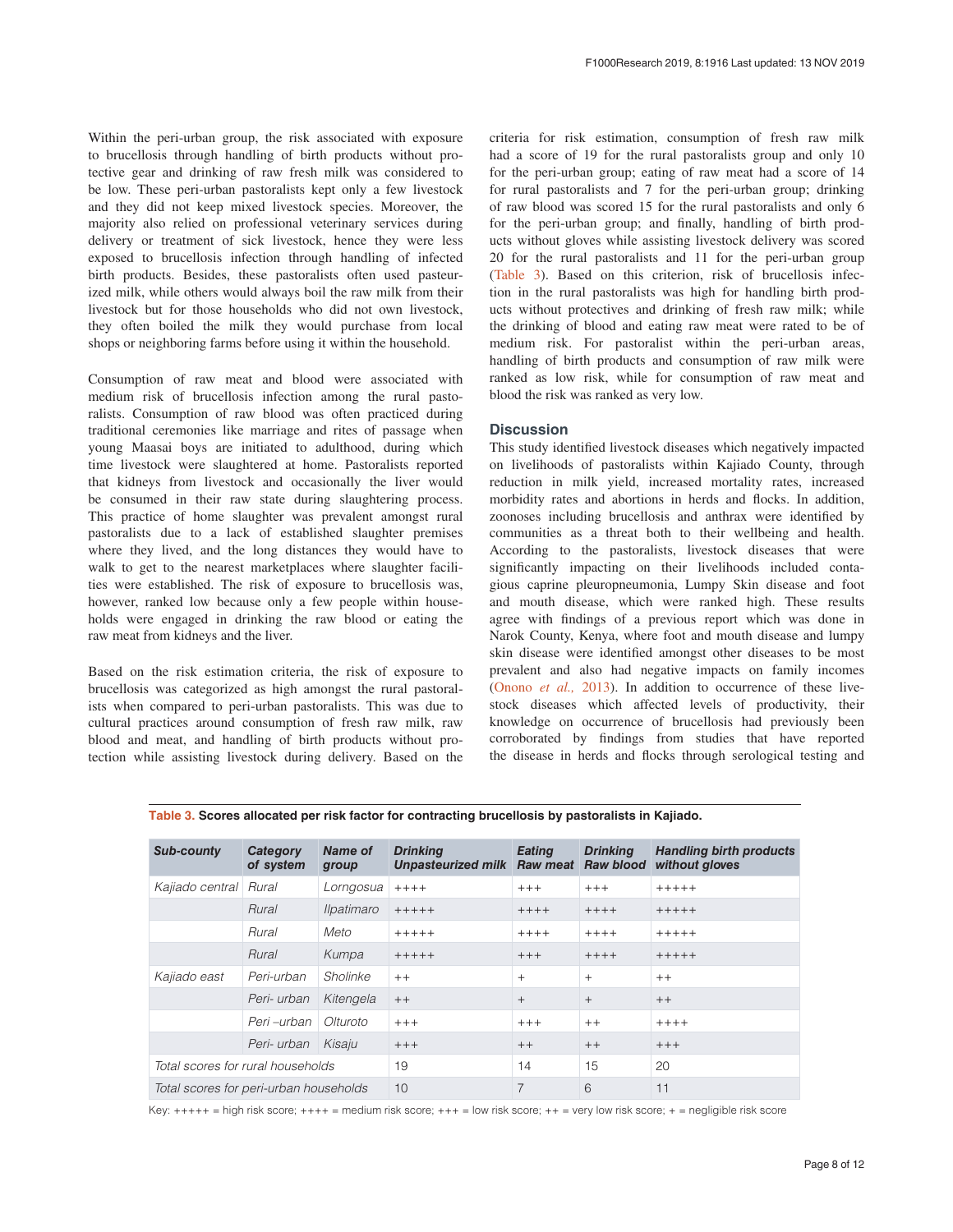microbiological methods. According to a review of the literature on studies that were carried out in similar pastoralist systems in Kenya, brucellosis had been reported to occur either due to *B. melitensis* or *B. abortus* [\(Kang'ethe](#page-11-0) *et al.,* 2007; [Muendo](#page-11-0) *et al.,* 2012; [Ogola](#page-11-0) *et al.,* 2014). However, the pastoralists had only ranked brucellosis  $7<sup>th</sup>$  out of the 11 livestock diseases that were identified to affect their livelihoods. Another zoonosis identified by the pastoralist was anthrax and it was ranked 5<sup>th</sup> amongst all the livestock diseases affecting their wellbeing and health. These results reveal the lack of knowledge on impact of zoonoses to their livelihoods and health. Indeed the findings are not surprising based on the findings of a previous study which had reported the nature of inconsistencies in level of knowledge of zoonoses among pastoralists living in the Northern parts of Cameroon ([Moritz](#page-11-0) *et al.,* 2013). Similarly, the knowledge of the community on brucellosis in animals with regard to its clinical signs, transmission patterns and control was very poor when compared to that in humans. This finding is similar to that by [Adesokan](#page-10-0) *et al.* (2013), who reported poor knowledge of brucellosis amongst a pastoralist community in Nigeria. But another study by Buhari *et al*[. \(2015\),](#page-10-0) had reported a high level of knowledge on brucellosis in cattle when compared to infection in man, amongst a specific group of pastoralists in northern Nigeria. No explanation was provided for the cause of this apparent difference in knowledge amongst pastoralists in northern Nigeria, but it can be hypothesized that the community had obtained some form of training through extension agents on the importance and significance of brucellosis control in livestock. Indeed, the pastoralists from northern Nigeria are reportedly reliant on media teachings on improved livestock production which could explain the rise in levels of awareness on this disease. In the current study, only one group of pastoralists reported abortions as a clinical sign associated with occurrence of brucellosis in animals. This finding is consistent with reports from other studies that have documented lack of knowledge by pastoralists in northern Uganda on the clinical manifestation of brucellosis in livestock through abortions [\(Kansiime](#page-11-0) *et al.,* 2014). The occurrence of brucellosis in herds and flocks is a serious public health threat to the people who are in contact with these livestock. Indeed, clinical disease in human have been reported in various parts of Kenya [\(Njeru](#page-11-0)  *et al.,* [2016\)](#page-11-0). Furthermore, the practice by pastoralists of raising mixed livestock species per farm poses a greater risk of cross infection since the Brucella species are multi-host. It has been reported that when *Brucella melitensis* establish itself in cattle herds, it poses greater health risk since localization of infection in the udder result in shedding of large quantities of the bacteria which would contaminate the environment and therefore a greater public health hazard to humans [\(Díaz Aparicio,](#page-11-0)  [2013; Ducrotoy](#page-11-0) *et al.,* 2017).

With regard to exposure factors for human infection, participants identified consumption of raw unpasteurized milk, blood and raw meat from infected animals as common practices by pastoralists. These were factors which were identified to highly increase the risk of exposure to people. Indeed, according to [Kansiime](#page-11-0) *et al.* (2014), consumption of raw fresh milk had been associated with increased occurrence of brucellosis in Uganda, and often the health professionals in that country

would educate pastoralists to avoid consumption of raw fresh milk as a measure to control the disease. Furthermore, a study performed in Ethiopia also corroborates this finding where cases of human brucellosis was reported in up to 86% of patients who were consuming raw milk ([Regassa](#page-11-0) *et al.,* [2009\)](#page-11-0). The consumption of raw milk is therefore a major exposure factor for brucellosis to humans, and based on a review that has reported that raw milk consumption is rampant within sub Saharan Africa context, the general population would be at a greater risk of infection with brucellosis ([Mfinanga](#page-11-0) *et al.,* [2003\)](#page-11-0). This practice also increases the risk of transmission of other zoonoses as was argued in the publication by John *[et al.](#page-11-0)* [\(2010\).](#page-11-0) Most of the pastoralists in the rural area would feed raw fresh unpasteurized milk products and sometimes colostrum directly to their young children, which they believed would boost the immunity of these children. This is a practice which has also been reported amongst the Fulani pastoralists community of northern Nigeria, who suckle milk directly from the udder of animals ([Adesokan](#page-10-0) *et al.,* 2013). These practices are generally a major risk to pastoralist community and their children for transmission and acquiring of brucellosis.

Other factors such as consumption of raw blood, kidneys and liver during traditional ceremonies and handling birth materials without protective gear were also often practised by pastoralists. This finding is consistent with results from a study which was conducted in Ethiopia, where pastoralists would often consume raw liver [\(Desta, 2015;](#page-11-0) [Desta, 2016a](#page-11-0)). Indeed, the consumption of uncooked meat is reportedly a common practice amongst African communities according to previous reviews ([Corbel, 2006](#page-11-0); John *[et al.,](#page-11-0)* 2010). In addition to the exposure factors discussed above, the pastoralists would often assist livestock especially cattle during deliveries without proper protective gear which increases their risk of exposure to brucellosis and other zoonoses. Indeed, in a study which was done in Jordan, less than 6% of the study participants believed that livestock owners would use protective gear while assisting animals during deliveries [\(Musallam](#page-11-0) *et al.,* 2015), while other livestock owners have also been reported to handle aborted foetal materials without protective gear ([Desta, 2016b](#page-11-0); [Lindahl](#page-11-0) *et al.,* [2015\)](#page-11-0). With regard to the disposal of aborted birth materials, six groups reported that they would give the aborted foetuses to dogs and another two groups would bury them. This agrees with results obtained from a study done in Jordan where about 55% of the participants would feed the aborted material to dogs and less than 10% would bury or burn these aborted materials ([Musallam](#page-11-0) *et al.,* 2015). *Brucella abortus* has been isolated in sick dogs, which demonstrate that feeding dogs with aborted foetal parts can act as reservoirs for future occurrence of disease in both livestock and man due to the close interactions between dogs, livestock and man in the pastoralist set ups ([Díaz Aparicio, 2013\)](#page-11-0).

The estimated risk of exposure to brucellosis infection was high in rural areas where it was associated with handling birth products without protective gear and drinking unpasteurized milk. The pastoralists would keep large herds of livestock of mixed species and they also practiced seasonal animal breeding, therefore parturition would occur during a specific time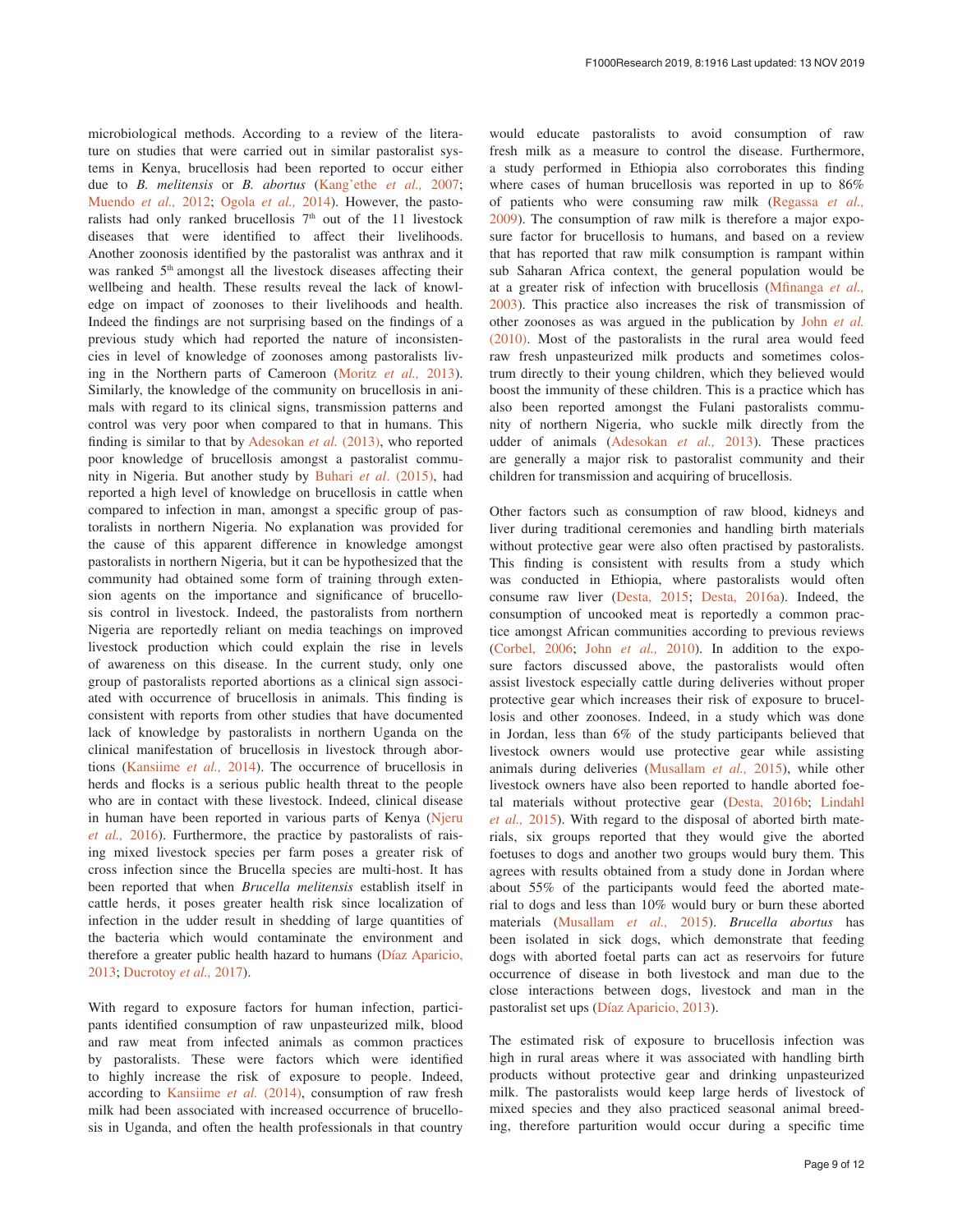<span id="page-10-0"></span>period. In such instances, if brucellosis was present in flocks or herds, many pastoralists can get exposed in a shorter time interval given that majority of them often engaged in assisting animal deliveries and handling birth contents without protective gear, which is a possibility as was discussed by [Musallam](#page-11-0) *et al.* (2015) in a study in Jordan where only 6% of respondents reportedly were using some form of protective gear while assisting on livestock delivery. Feeding of raw fresh milk and colostrum to young children to boost their immunity is a practice which requires a lot of attention, since the consequences of this practices exposes them to increased risk of contracting brucellosis, and indeed Adesokan *et al.* (2013), in their study also described the rampant use of raw fresh milk by these pastoralist communities.

Consumption of raw meat and blood were associated with medium risk of exposure amongst pastoralist living in the rural set-up. However, they still predispose communities to increased risk of exposure because they are practices that are often practiced during traditional ceremonies where many people are involved. During these traditional ceremonies, pastoralists would often slaughter animals at home without any meat inspection services. This has been reported as a common practice among African countries, which is associated with occurrence of zoonotic diseases ([Corbel, 2006;](#page-11-0) John *[et al.,](#page-11-0)* 2010).

The level of risk of exposure to brucellosis within the periurban areas was, however, categorized as low from practices of drinking raw fresh milk, handling birth products without protective gears, and consuming raw meat and blood. This could be due to the fact that cultural practices described within rural set up are gradually being replaced by the influence of increased information on public health for the communities who have moved closer to urban set ups. Indeed, the consumption of raw fresh milk was low amongst this group since majority would boil milk before use. In addition, most households in peri-urban areas would purchase pasteurized milk. This group of pastoralists was not consuming raw meat and blood, and therefore was at a very low or negligible risk of getting exposed to brucellosis through their consumption practices.

In conclusion, the level of risk of exposure to brucellosis for pastoralists living in rural areas was high when compared to pastoralists living within peri-urban areas. This is linked to their cultural practices and how they interact with livestock

products and by-products including consumption of raw fresh milk, raw blood and meat and handling birth products without protectives. Action planning to mitigate risk from these practices through public education regarding brucellosis and its exposure factors to the vulnerable communities should be established and, this will enable them know the disease and how it is transmitted. Likewise, there is need for enhanced collaboration between the Departments of Medical and Veterinary services in zoonotic disease surveillance and its control through the established government departments like the Zoonotic Disease Unit, a body created by both the Ministry of Health and Veterinary Services to respond to occurrence of zoonoses within the country.

### **Data availability**

#### Underlying data

Figshare: KNOWLEDGE OF PASTORALISTS ON LIVESTOCK DISEASES AND EXPOSURE ASSESSMENT TO BRUCEL-LOSIS WITHIN RURAL AND PERI-URBAN AREAS IN KAJIADO, KENYA. [https://doi.org/10.6084/m9.figshare.9848168.](https://doi.org/10.6084/m9.figshare.9848168.v5) [v5](https://doi.org/10.6084/m9.figshare.9848168.v5) ([Onono](#page-11-0) *et al*., 2019)

• Raw data.xls (Excel file containing focus group responses, pastoralists rankings of livestock diseases and estimates of brucellosis exposure)

#### Extended data

Figshare: KNOWLEDGE OF PASTORALISTS ON LIVESTOCK DISEASES AND EXPOSURE ASSESSMENT TO BRUCEL-LOSIS WITHIN RURAL AND PERI-URBAN AREAS IN KAJIADO, KENYA. [https://doi.org/10.6084/m9.figshare.9848168.](https://doi.org/10.6084/m9.figshare.9848168.v5) [v5](https://doi.org/10.6084/m9.figshare.9848168.v5) ([Onono](#page-11-0) *et al*., 2019)

• Focus group questionnaire guide.docx (Word document containing questions used in focus groups)

Data are available under the terms of the [Creative Commons](http://creativecommons.org/publicdomain/zero/1.0/)  [Zero "No rights reserved" data waiver](http://creativecommons.org/publicdomain/zero/1.0/) (CC0 1.0 Public domain dedication).

#### Acknowledgements

We acknowledge the support from the office of the County Director of Veterinary Services in Kajiado who allowed me to conduct research and pastoralist communities from Kajiado County who participated in the study.

#### **References**

Adesokan HK, Alabi PI, Stack JA, et al.: **Knowledge and practices related to bovine brucellosis transmission amongst livestock workers in Yewa, southwestern Nigeria.** J S Afr Vet Assoc. 2013; **84**(1): E1–5. **[PubMed Abstract](http://www.ncbi.nlm.nih.gov/pubmed/23718254)** | **[Publisher Full Text](http://dx.doi.org/10.4102/jsava.v84i1.121)**

Bechir M, Schelling E, Kraemer K, et al.: **Retinol assessment among women and children in sahelian mobile pastoralists.** EcoHealth. 2012; **9**(2): 113–21. **[PubMed Abstract](http://www.ncbi.nlm.nih.gov/pubmed/22825749)** | **[Publisher Full Text](http://dx.doi.org/10.1007/s10393-012-0781-7)** | **[Free Full Text](http://www.ncbi.nlm.nih.gov/pmc/articles/3415612)**

**[PubMed Abstract](http://www.ncbi.nlm.nih.gov/pubmed/16986765)** | **[Publisher Full Text](http://dx.doi.org/10.1007/s11250-006-4365-9)**

Catley A, Alders RG, Wood JL: **Participatory epidemiology: approaches,** 

Buhari HU, Saidu SNA, Mohammed G, et al.: **Knowledge, Attitude and Practices** 

**of Pastoralists on Bovine Brucellosis in the North Senatorial District of Kaduna state, Nigeria.** J Anim Health Prod. 2015; **3**(2): 28–34. **[Publisher Full Text](http://dx.doi.org/10.14737/journal.jahp/2015/3.2.28.34)**

Catley A: **Use of participatory epidemiology to compare the clinical veterinary knowledge of pastoralists and veterinarians in East Africa.** Trop Anim Health Prod. 2006; **38**(3): 171–184.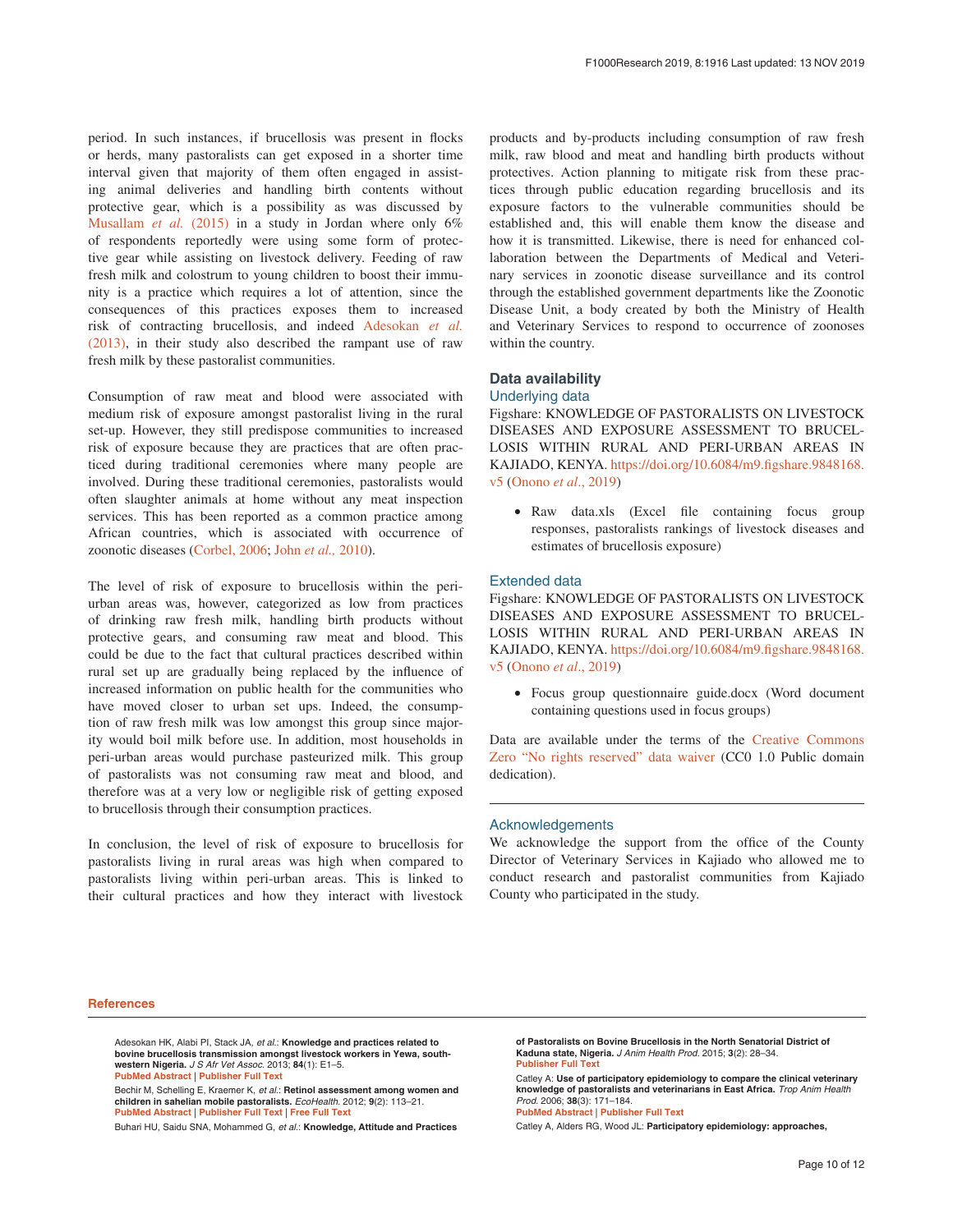#### <span id="page-11-0"></span>**methods, experiences.** Vet J. 2012; **191**(2): 151–60. **[PubMed Abstract](http://www.ncbi.nlm.nih.gov/pubmed/21856195)** | **[Publisher Full Text](http://dx.doi.org/10.1016/j.tvjl.2011.03.010)**

Christou L: **The global burden of bacterial and viral zoonotic infections.** Clin Microbiol Infect. 2011; **17**(3): 326–30.

**[PubMed Abstract](http://www.ncbi.nlm.nih.gov/pubmed/21129102)** | **[Publisher Full Text](http://dx.doi.org/10.1111/j.1469-0691.2010.03441.x)**

Corbel M: **Brucellosis in humans and animals.** WHO-FAO-OIE. 2006; 1–102. **[Reference Source](https://www.who.int/csr/resources/publications/Brucellosis.pdf)**

Desta AH: **One Health: An Integrated Approach for Disease Prevention and Control in Pastoral Areas of Ethiopia.** Journal of Health, Medicine and Nursing. 2016a; **22**: 2006–2011. **[Reference Source](https://iiste.org/Journals/index.php/JHMN/article/viewFile/28192/28938)**

Desta AH: **Pastoralism and the Issue of Zoonoses in Ethiopia.** Journal of Biology, Agriculture and Healthcare. ISSN 2224-3208 (Paper) ISSN 2225-093X (Online), 2016b; **6**(7): 2016. **[Reference Source](https://pdfs.semanticscholar.org/0169/cf8c44d14670d987fb0dce0dc1e49c658107.pdf)**

Desta AH: **Public Awareness and Practices of Pastoral and Agro Pastoral Community Towards Zoonotic** *Brucella* **Infection in Afar Regional State of North East Ethiopia.** European Journal of Preventive Medicine. 2015; **3**(5): 141–146. **[Publisher Full Text](http://dx.doi.org/10.11648/j.ejpm.20150305.13)** 

Díaz Aparicio E: **Epidemiology of brucellosis in domestic animals caused by**  *Brucella melitensis***,** *Brucella suis* **and** *Brucella abortus***.** Rev Sci Tech. 2013; **32**(1): 43–51, 53–60.

#### **[PubMed Abstract](http://www.ncbi.nlm.nih.gov/pubmed/23837364)** | **[Publisher Full Text](http://dx.doi.org/10.20506/rst.32.1.2187)**

Dilshad RM, Latif MI: **Focus Group Interview as a Tool for Qualitative Research: An Analysis.** Pakistan Journal of Social Sciences (PJSS). 2013; **33**(1): 191–198. **[Reference Source](https://pdfs.semanticscholar.org/e13a/0f7a5a455c31454df3d8d99e92097a10a947.pdf)**

Ducrotoy M, Bertu WJ, Matope G, et al.: **Brucellosis in Sub-Saharan Africa: Current challenges for management, diagnosis and control.** Acta Tropica. 2017; **165**: 179–193.

**[PubMed Abstract](http://www.ncbi.nlm.nih.gov/pubmed/26551794)** | **[Publisher Full Text](http://dx.doi.org/10.1016/j.actatropica.2015.10.023)**

 FAO and WHO: **Food safety: Principles and methods for the risk assessment of chemicals in food.** Environmental Health Criteria 240. 2009; ISBN: 978 92 41572408.

#### **[Reference Source](https://apps.who.int/iris/bitstream/handle/10665/44065/WHO_EHC_240_eng.pdf;jsessionid=DAF396DFFD7EE948035C1FBB0506F1B9?sequence=152)**

Gwida M, Al Dahouk S, Melzer F, et al.: **Brucellosis - regionally emerging zoonotic disease?** Croat Med J. 2010; **51**(4): 289–95. **[PubMed Abstract](http://www.ncbi.nlm.nih.gov/pubmed/20718081)** | **[Publisher Full Text](http://dx.doi.org/10.3325/cmj.2010.51.289)** | **[Free Full Text](http://www.ncbi.nlm.nih.gov/pmc/articles/2931433)**

John K, Fitzpatrick J, French N, et al.: **Quantifying risk factors for human brucellosis in rural northern Tanzania.** PLoS One. 2010; **5**(4): e9968. **[PubMed Abstract](http://www.ncbi.nlm.nih.gov/pubmed/20376363)** | **[Publisher Full Text](http://dx.doi.org/10.1371/journal.pone.0009968)** | **[Free Full Text](http://www.ncbi.nlm.nih.gov/pmc/articles/2848606)**

Kang'ethe EK, Ekuttan CE, Kimani VN: **Investigation of the prevalence of bovine tuberculosis and risk factors for human infection with bovine tuberculosis among dairy and non-dairy farming neighbour households in Dagoretti Division, Nairobi, Kenya.** East Afr Med J. 2007; **84**(11 Suppl): S92–5. **[PubMed Abstract](http://www.ncbi.nlm.nih.gov/pubmed/18338728)** | **[Publisher Full Text](http://dx.doi.org/10.4314/eamj.v84i11.9582)**

Kang'ethe EK, Arimi SM, Omore AO, et al.: **Testing for Antibodies to** *Brucella abortus* **in Milk from Consumers and Market Agents in Kenya Using Milk Ring Test and Enzyme Immunoassay.** Kenya Veterinarian. 2004; **27**: 18–21. **[Publisher Full Text](http://dx.doi.org/10.4314/kenvet.v27i1.39553)**

Kansiime C, Mugisha A, Makumbi F, et al.: **Knowledge and perceptions of brucellosis in the pastoral communities adjacent to Lake Mburo National Park, Uganda.** BMC Public Health. 2014; **14**: 242.

**[PubMed Abstract](http://www.ncbi.nlm.nih.gov/pubmed/24612845)** | **[Publisher Full Text](http://dx.doi.org/10.1186/1471-2458-14-242)** | **[Free Full Text](http://www.ncbi.nlm.nih.gov/pmc/articles/3975325)**

Kiambi SG: **Prevalence and factors associated with brucellosis among febrile patients attending Ijara District Hospital, Kenya.** Abstracts of Postgraduate Thesis, 2012.

#### **[Reference Source](https://pdfs.semanticscholar.org/ee9b/7d3d4f8ee3c8df837bb71f29486d9d4d1acd.pdf)**

Lindahl E, Sattorov N, Boqvist S, et al.: **A study of knowledge, attitudes and practices relating to brucellosis among small-scale dairy farmers in an urban and peri-urban area of Tajikistan.** PLoS One. 2015; **10**(2): e0117318. **[PubMed Abstract](http://www.ncbi.nlm.nih.gov/pubmed/25668783)** | **[Publisher Full Text](http://dx.doi.org/10.1371/journal.pone.0117318)** | **[Free Full Text](http://www.ncbi.nlm.nih.gov/pmc/articles/4323107)**

Ljung I: **Brucellosis in small ruminants – a seroprevalence study in peri-urban farming around the region of Dushanbe, Tajikistan.** *Uppsala.*<br>2013; ISSN 1652-8697. **[Reference Source](https://pdfs.semanticscholar.org/ed2f/e6629ef794b822efb2bf0b07e19e7b71d104.pdf)**

Lounes N, Cherfa MA, Le Carrou G, et al.: **Human brucellosis in Maghreb: existence of a lineage related to socio-historical connections with Europe.**

#### PLoS One. 2014; **9**(12): e115319.

**[PubMed Abstract](http://www.ncbi.nlm.nih.gov/pubmed/25517901)** | **[Publisher Full Text](http://dx.doi.org/10.1371/journal.pone.0115319)** | **[Free Full Text](http://www.ncbi.nlm.nih.gov/pmc/articles/4269447)**

Maichomo MW, McDermott JJ, Arimi SM, et al.: **Study of brucellosis in a pastoral community and evaluation of the usefulness of clinical signs and symptoms in differentiating it from other flu-like diseases.** Afr J Health Sci. 2000; **7**(3–4): 114–9.

#### **[PubMed Abstract](http://www.ncbi.nlm.nih.gov/pubmed/17650036)**

Mfinanga SG, Mørkve O, Kazwala RR, et al.: **Tribal differences in perception of tuberculosis: a possible role in tuberculosis control in Arusha, Tanzania.** Int J Tuberc Lung Dis. 2003; **7**(10): 933–941. **[PubMed Abstract](http://www.ncbi.nlm.nih.gov/pubmed/14552562)**

Moritz M, Ewing D, Garabed RB: **On Not Knowing Zoonotic Diseases: Pastoralists' Ethnoveterinary Knowledge in the Far North Region of Cameroon.** Hum Organ. 2013; **72**(1): 1–11.

**[PubMed Abstract](http://www.ncbi.nlm.nih.gov/pubmed/23990687)** | **[Publisher Full Text](http://dx.doi.org/10.17730/humo.72.1.72672642576gw247)** | **[Free Full Text](http://www.ncbi.nlm.nih.gov/pmc/articles/3754808)**

Muendo EN, Mbatha PM, Macharia J, et al.: **Infection of cattle in Kenya with**  *Brucella abortus* **biovar 3 and** *Brucella melitensis* **biovar 1 genotypes.** Trop Anim Health Prod. 2012; **44**(1): 17–20. **[PubMed Abstract](http://www.ncbi.nlm.nih.gov/pubmed/21660647)** | **[Publisher Full Text](http://dx.doi.org/10.1007/s11250-011-9899-9)**

Musallam II, Abo-Shehada MN, Guitian J: **Knowledge, Attitudes, and Practices Associated with Brucellosis in Livestock Owners in Jordan.** Am J Trop Med Hyg. 2015; **93**(6): 1148–1155.

**[PubMed Abstract](http://www.ncbi.nlm.nih.gov/pubmed/26438029)** | **[Publisher Full Text](http://dx.doi.org/10.4269/ajtmh.15-0294)** | **[Free Full Text](http://www.ncbi.nlm.nih.gov/pmc/articles/4674226)**

Nanyende DW: **Estimation of the prevalence of brucellosis in humans and livestock in Northern Turkana district, Kenya.** (Unpublished Msc Thesis, University of Nairobi) 2007. **[Reference Source](http://erepository.uonbi.ac.ke/bitstream/handle/11295/19177/Nanyende_Estimation of the prevalence of brucellosis in humans and Livestock in northern Turkana district, Kenya.pdf?sequence=3&isAllowed=y)**

Njeru J, Wareth G, Melzer F, et al.: **Systematic review of brucellosis in Kenya: disease frequency in humans and animals and risk factors for human infection.** BMC Public Health. 2016; **16**(1): 853.

**[PubMed Abstract](http://www.ncbi.nlm.nih.gov/pubmed/27549329)** | **[Publisher Full Text](http://dx.doi.org/10.1186/s12889-016-3532-9)** | **[Free Full Text](http://www.ncbi.nlm.nih.gov/pmc/articles/4994226)**

Ogola E, Thumbi S, Osoro E: **Sero-prevalence of Brucellosis in Humans and their Animals: A Linked Cross-sectional Study in Two Selected Counties in Kenya.** Online J Public Health Inform. 2014; **6**(1): e67. **[Publisher Full Text](http://dx.doi.org/10.5210/ojphi.v6i1.5166)** | **[Free Full Text](http://www.ncbi.nlm.nih.gov/pmc/articles/4050819)**

### Onono J, Mutua P, Kitala P, et al.: **knowledge of pastoralists on livestock**

**diseases and exposure assessment to brucellosis within rural and peri-urban areas in Kajiado, Kenya.** figshare. Dataset. 2019. **<http://www.doi.org/10.6084/m9.figshare.9848168.v5>**

Onono JO, Wieland B, Rushton J: **Constraints to cattle production in a semiarid pastoral system in Kenya.** Trop Anim Health Prod. 2013; **45**(6): 1415–1422. **[PubMed Abstract](http://www.ncbi.nlm.nih.gov/pubmed/23417827)** | **[Publisher Full Text](http://dx.doi.org/10.1007/s11250-013-0379-2)**

Oomen LJ: **Human brucellosis in Kenya.** Trop Geogr Med. 1976; **28**(1): 45–33. **[PubMed Abstract](http://www.ncbi.nlm.nih.gov/pubmed/941242)**

Osoro EM, Munyua P, Omulo S, et al.: **Strong Association between Human and Animal Brucella Seropositivity in a Linked Study in Kenya, 2012–2013.** Am J Trop Med Hyg. 2015; **93**(2): 224–231. **[PubMed Abstract](http://www.ncbi.nlm.nih.gov/pubmed/26101275)** | **[Publisher Full Text](http://dx.doi.org/10.4269/ajtmh.15-0113)** | **[Free Full Text](http://www.ncbi.nlm.nih.gov/pmc/articles/4530738)**

Regassa G, Mekonnen D, Yamuah L, et al.: **Human Brucellosis in Traditional Pastoral Communities in Ethiopia.** Int J Trop Med. 2009; **4**(2): 59–64. **[Reference Source](https://medwelljournals.com/abstract/?doi=ijtmed.2009.59.64)**

Richards AL, Jiang J, Omulo S, et al.: **Human Infection with** *Rickettsia felis***, Kenya.** Emerg Infect Dis. 2010; **16**(7): 1081–6. **[PubMed Abstract](http://www.ncbi.nlm.nih.gov/pubmed/20587178)** | **[Publisher Full Text](http://dx.doi.org/10.3201/eid1607.091885)** | **[Free Full Text](http://www.ncbi.nlm.nih.gov/pmc/articles/3321909)**

Richards AL, Jiang J, Omulo S, et al.: **Human Infection with** *Rickettsia felis***, Kenya.** Emerg Infect Dis. 2010; **16**(7): 1081–6.

**[PubMed Abstract](http://www.ncbi.nlm.nih.gov/pubmed/20587178)** | **[Publisher Full Text](http://dx.doi.org/10.3201/eid1607.091885)** | **[Free Full Text](http://www.ncbi.nlm.nih.gov/pmc/articles/3321909)**

Seimenis A, Morelli D, Mantovani A: **Zoonoses in the Mediterranean region.** Ann Ist Super Sanita. 2006; **42**(4): 437–445. **[PubMed Abstract](http://www.ncbi.nlm.nih.gov/pubmed/17361068)**

VSN International: **GenStat for Windows 14th Edition**. VSN International, Hemel Hempstead, UK. Web page: GenStat.co.uk. 2011. **[Reference Source](https://www.vsni.co.uk/software/genstat/)**

Zinsstag J, Ould Taleb M, Craig PS: **Editorial: health of nomadic pastoralists: new approaches towards equity effectiveness.** Trop Med Int Health. 2006; **11**(5): 565–568.

**[PubMed Abstract](http://www.ncbi.nlm.nih.gov/pubmed/16640607)** | **[Publisher Full Text](http://dx.doi.org/10.1111/j.1365-3156.2006.01615.x)**